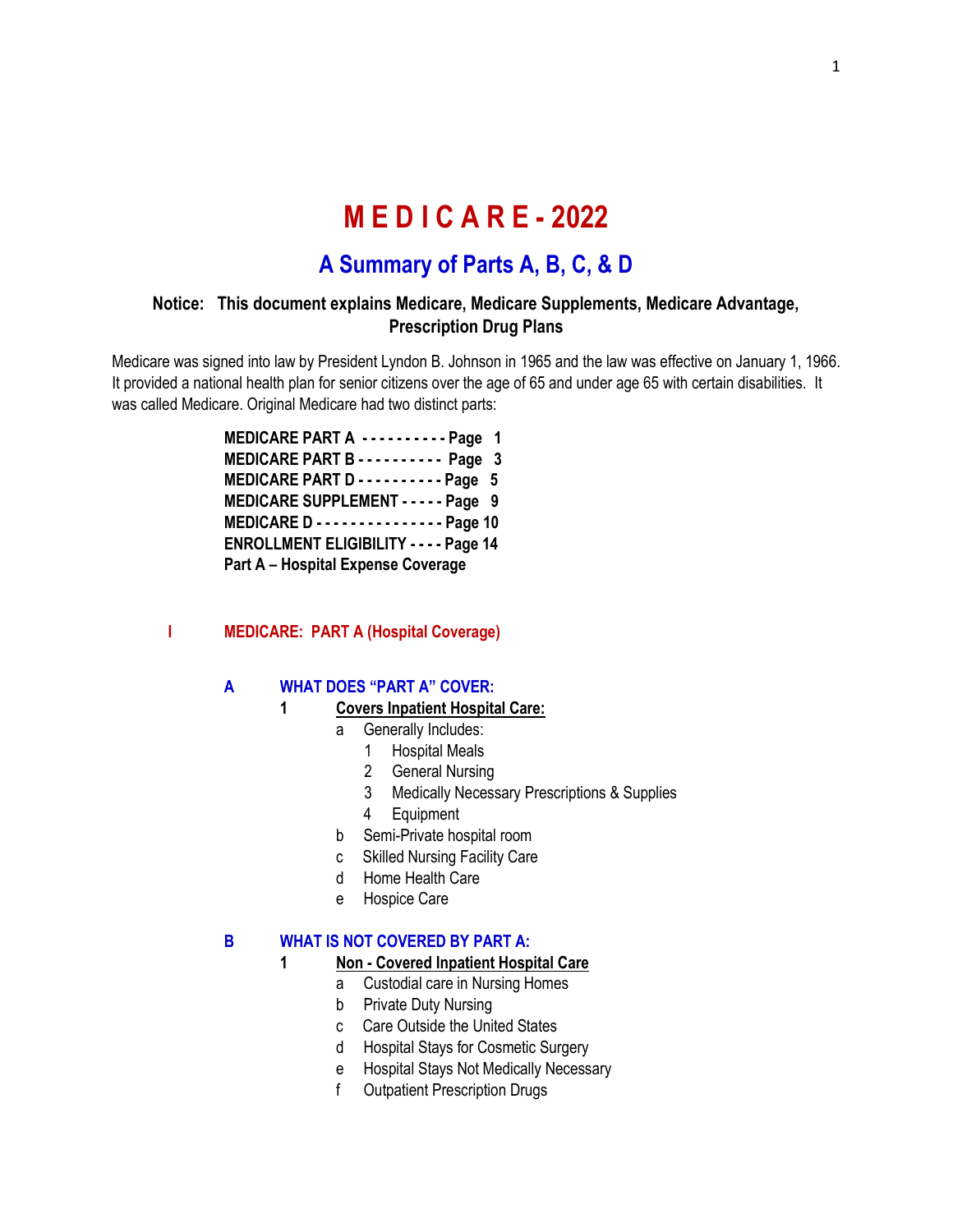# **C COST**:

**1 No Premiums**: Many people get "Medicare A" without paying premiums. If they worked and paid Medicare taxes for 40 quarters (10 years). However, there is a charge for Medicare Part A if you have not worked and paid Medicare deductions for the required 40 quarters.

> Part A Enrollees age 65 or older who have fewer than 40 quarters of (employee payments to Medicare) and certain person with disabilities must pay a monthly premium to voluntarily enroll in Medicare Part A. Individuals who had at least 30 quarters paid / or were married to someone with at least 30 quarters paid, may buy into Medicare A at a reduced monthly premium, which will be \$274 in 2022, a \$15 increase from 2021. Certain uninsured aged individuals who have less than 30 quarters of coverage and certain individuals with disabilities who have exhausted other entitlements will pay the full premium, which will be \$499 per month for 2022

**2 Other Costs**: Medicare A has other costs, as well: Similar to an employer sponsored health plan, Medicare A contains deductibles, copayments, and coinsurance. A person's overall cost will depend on the types of services and length of time treatment is rendered.

# **D MEDICARE A COVERAGE:**

### 1 **Coverage Details:**

|  | 2022 Deductible | \$1,556 |
|--|-----------------|---------|
|--|-----------------|---------|

- b 1<sup>st</sup> 60 days of each benefit period: No Cost
- c  $61^{st}$  to  $90^{th}$  day of each benefit period  $$389 / day$
- d 60 Lifetime Reserve Days (following 90the day) \$ 778 / day
- **2 Reserve Hospital Days**: Each covered person is allowed 60 life-time reserve hospital days following the 90<sup>th</sup> day of a hospital period, after the Reserve Days are exhausted, the patient pays full cost.

### **3 Skilled Nursing Home Care**:

- a  $1<sup>st</sup>$  day to  $20<sup>th</sup>$  day  $\sim$  No Cost
- b  $21$ <sup>st</sup> day thru 100<sup>th</sup> day  $$194.50 / day$
- c  $\sim$  No Coverage after 100<sup>th</sup> day

# **E ENROLLMENT:**

- **1 Eligibility**: If you have paid FICA (Social Security and Medicare) Taxes for 10 years (40 Quarters) you will be eligible for Medicare Parts A and B, beginning on the first day of the month in which you turn age 65.
- **2 Automatic:** If you are already drawing Social Security benefits when you are first eligible for Medicare; your enrollment will be automatic.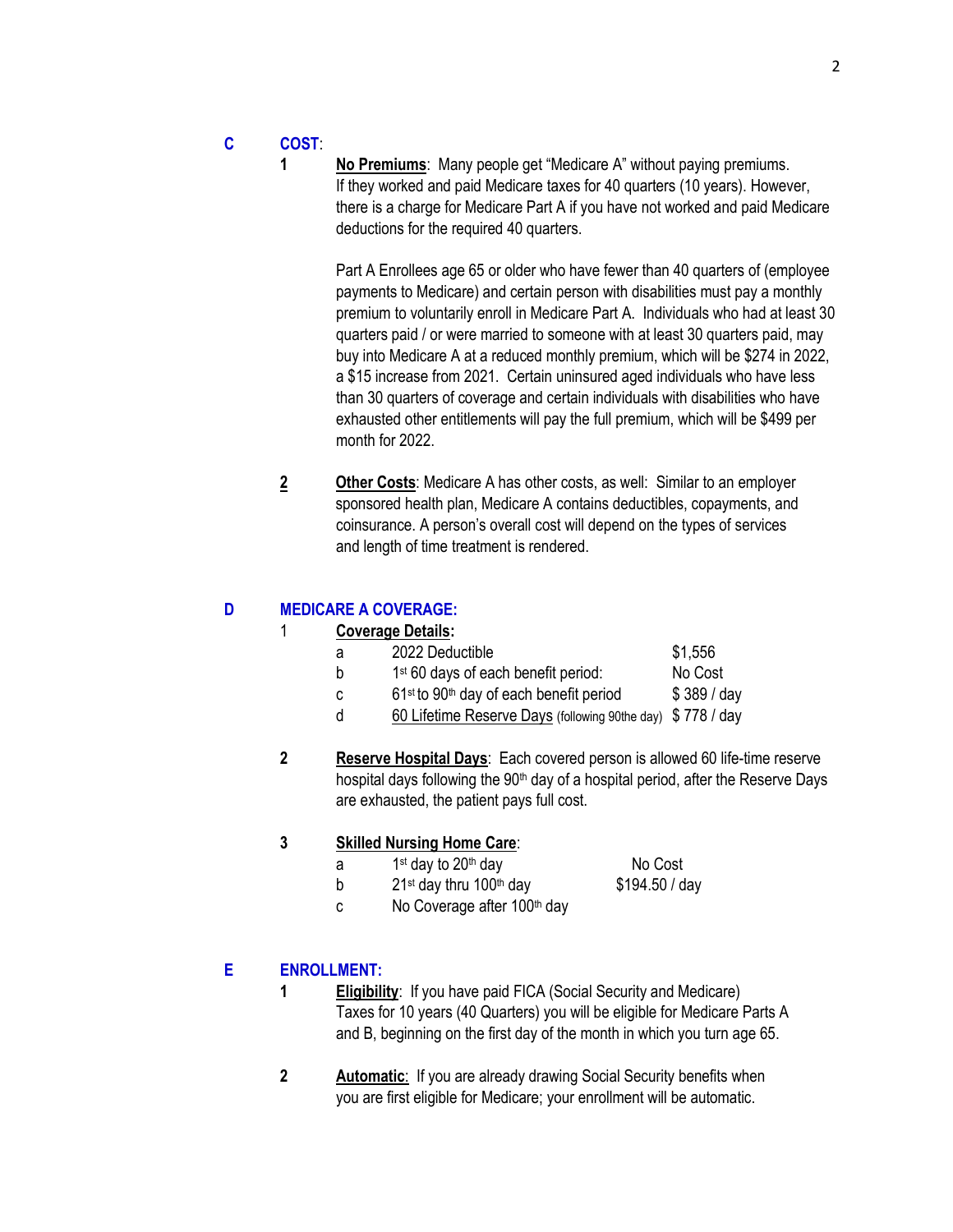- **3 Self-Enroll**: If you are not enrolled in Social Security when first eligible for Medicare, you will need to Self-enroll in Medicare. Since Medicare is effective on the first day of the month in which you turn age 65, you will need to enroll in Medicare 3 months in advance of your  $65<sup>th</sup>$  birthday. Below is the current contact information:
	- a On-Line:Govssa.gov
	- b Call: Social Security at 1-800-772-1213,
		- TTY 1-800-325-0778
	- c In Person: Visit a Social Security Office.
- **4 Additional Circumstances**: There are additional circumstances that will require manual enrollment in Medicare:
	- a If you have not worked long enough to get Medicare without premium.
	- b If you have not paid Medicare taxes through your employer.
	- c If you have end-stage renal disease before age 65, you may apply for Social Security disability regardless of age.

# **5 Late Enrollment Penalty**:

- a If you are eligible for premium free Medicare Part A, you may enroll in Medicare any time after initial eligibility, without a penalty.
- b If you are not eligible for premium-free Part A, and you do not enroll in Medicare Part A during the initial 7-month enrollment period (3 months before your birthday month, your birthday month, and 3 months after your birthday month) **you will need to wait until the next "Open Enrollment Period" which is January 1st to March 31st . Your Medicare effective date will be the following July 1st .**

# **II MEDICARE PART B (Medical Coverage)**

# **A WHAT IS COVERED BY PART B, MEDICARE:**

# **1 Outpatient Services**:

- a Doctor's Visits (Office, Hospital, or Clinic)
- b Outpatient Medical Care
- b Laboratory Tests
- c Diagnostic Tests
- d Emergency Ambulance Service
- e Surgery
- f Mental Health Services
- g Durable Medical Equipment
- h Preventive Services; Pap smears, flu shots, exams, & screenings
- i Rehabilitative Services: Speech, physical, & occupational therapy
- j Preventive services to prevent or detect blindness at an early age.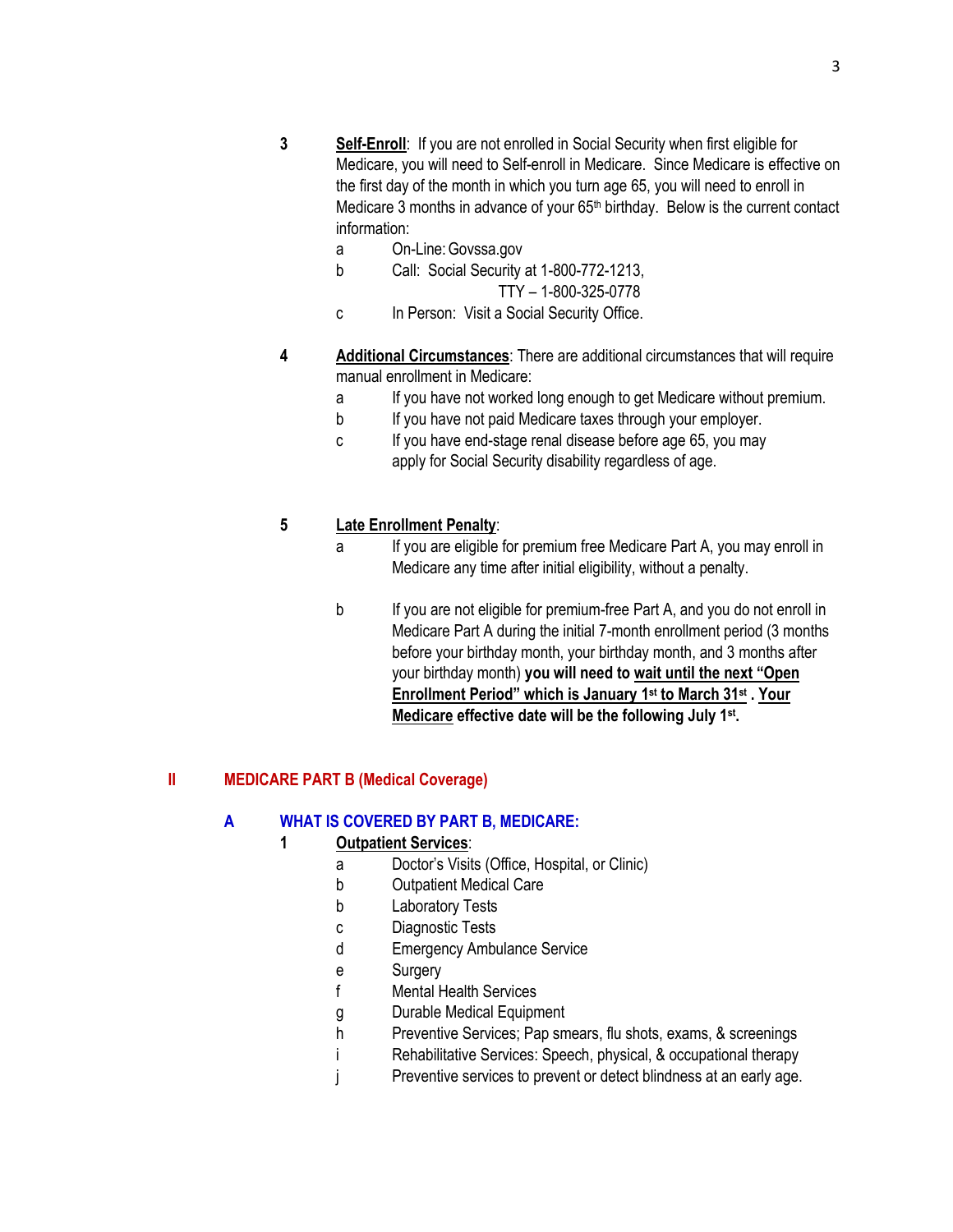# **B WHAT IS NOT COVERED BY PART B, MEDICARE:**

#### **1 Non-Covered Outpatient Services:**

- a Prescription Drugs (Except in limited circumstances)
- b Routine Foot care & Podiatry services
- c Routine Beauty care and aids
- d Routine eye exams and prescription eye wear
- e Routine dental care: exams, fillings, extractions, & dentures
- f Fitness and Wellness Programs.

# **C PART B COSTS:**

# **1 PART B Deductible: There is an annual deductible of \$233 that Medicare recipients must pay before Medicare Part B coverage begins.**

- **2 Monthly Premium:** You will pay a monthly premium of \$170.10, however, some people who were enrolled in Medicare in 2020 or earlier will pay slightly less because of a hold-harmless provision that does not allow Social Security payments to be reduced from year to year for Medicare premiums.
- **3 Income Adjusted Premium:** If you first enroll in Medicare Part B during 2022, or you are now collecting Social Security benefits, your premium will be \$170.10 / month. Also, if your adjusted gross income is over \$91,000 (or \$182,000 for a couple), the monthly premium is higher. These monthly surcharges have increased for 2022, as indicated on the below chart:

#### **Yearly Income in 2020 will determine what your Medicare Part B Premium is for 2022:**

| <b>File Individual</b><br><b>Tax Return</b> | <b>File Joint</b><br><b>Tax Return</b> | <b>File Married and</b><br><b>Separate Tax Return</b> | You Pay Each<br><b>Month (in 2022)</b> |
|---------------------------------------------|----------------------------------------|-------------------------------------------------------|----------------------------------------|
| \$91,000 or less                            | \$182,000 or less                      | \$91,000 or less                                      | \$170.10                               |
| \$91,000 up to<br>\$114,000                 | \$182,000 up to<br>\$228,000           | Not Applicable                                        | \$238.10                               |
| \$114,000 up to<br>\$142,000                | \$228,000 up to<br>\$284,000           | Not Applicable                                        | \$340.20                               |
| \$142,000 up to<br>\$170,000                | \$284,000 up to<br>\$340,000           | Not Applicable                                        | \$442.30                               |
| \$170,000 up to<br>\$500,000                | \$340,000 up to<br>\$750,000           | \$91,000 up to<br>\$409,000                           | \$544.30                               |
| \$500,000 & above                           | \$759,000 & above                      | \$409,000 & above                                     | \$578.30                               |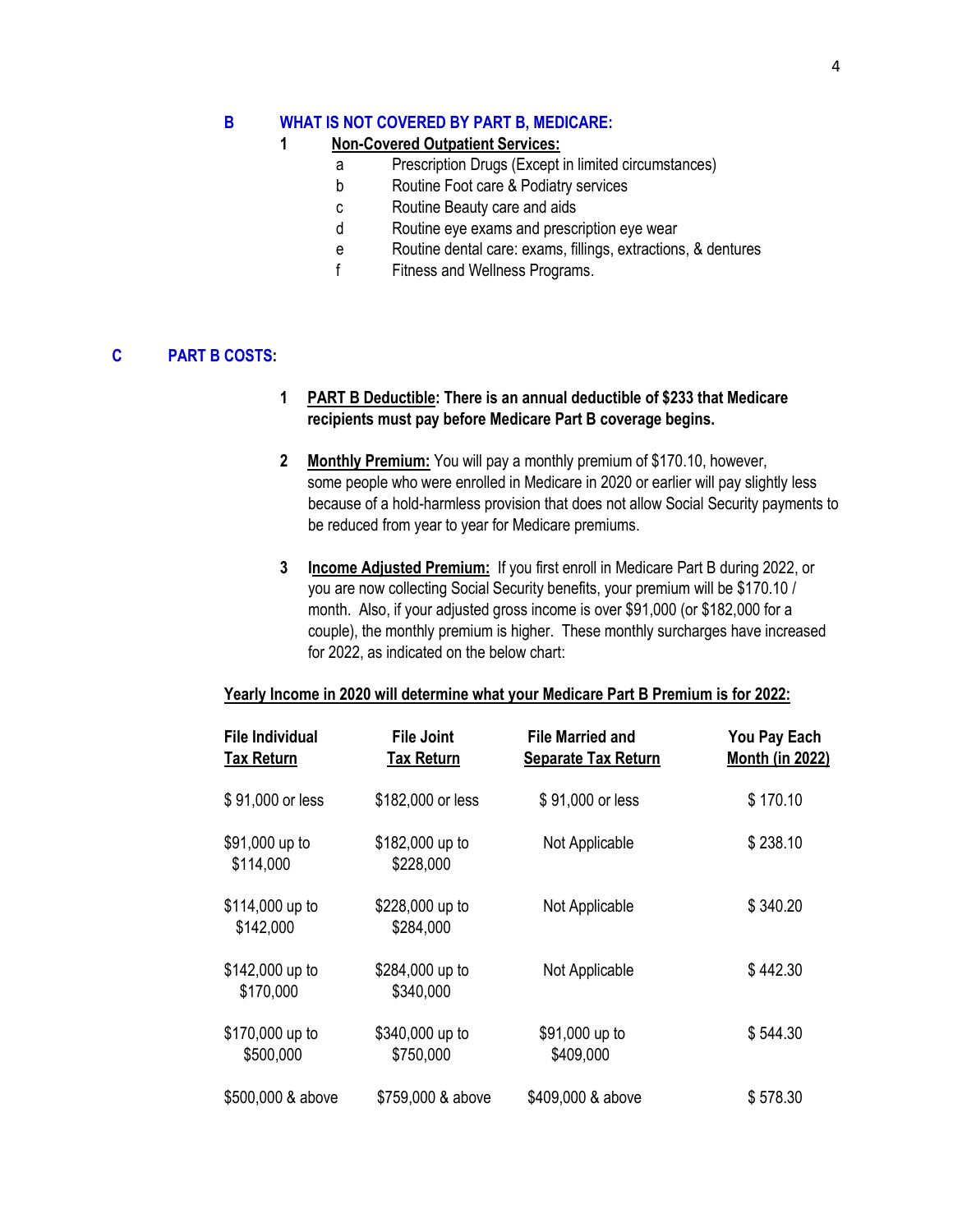#### **III MEDICARE PART D**

### **A HISTORY:**

- **1 Background:** The Part D (drug) plan was signed into law by President, George W. Bush in 2003. and was effective January 1, 2006. It was specifically designed to be an add-on to Medicare Parts A and B. The legislation put forth a specific benefit plan to create a minimum level of coverage. Drug companies were encouraged to offer several plans, however, every plan offered must, as a minimum, equal or exceed the base plan outlined in the legislation. Insurance companies and drug companies were encouraged to design their own offerings which would create competition to help hold down costs
- **2 Formularies:** Each Medicare drug plan has its own list of covered drugs, known as their drug formulary. Most Part D drug plans categorize drugs into different groupings by type and cost – called "Tiers" on their drug formularies. Drugs are assigned to these "Tiers" with the lower cost drugs (usually generic drugs) being assigned to "Tier 1. The higher cost generics and lower cost "brand name" drugs are assigned to Tier 2. The higher cost brand name drugs are assigned to Tier 3, and the more expensive brand name and the specialty drugs are assigned to Tiers 4 and 5 (based on cost). Therefore, the drugs will tend to increase in cost from Tier 1 drugs, on a step-rate bases up to the Specialty drugs in Tier 5:
	- Tier 1 Lowest cost generic drugs:  $=$  Usually No Copay
- - Tier 2 Generic & lower cost brand drugs = Lowest Copays
	- Tier 3 Brand Name drugs = Slightly Higher Copays
- -
	- Tier 4 More Expensive Brand Name drugs = Higher Cost Copays Tier 5 Highest Cost: Specialty Drugs = Highest Copays
		-
	- NOTE: a) Some drug plans may have more than one Tier.
		- b) Others may require "prior approval" to cover brand name drugs
		- c) Drug "Formularies" usually cover most drugs but not all. You will need to check your Rx drugs against the Formulary to be certain they are covered and to know what your copay will be.

Contact Jim Benge CHC (RIPEA Insurance Consultant) at 1-833-351-0073 to receive the "Drug Form" to have your drugs checked against the "Formulary".

- **3 Changes in Formularies:** Drug Formularies change almost every year, due to manufacturing price changes or new, more effective drugs coming into the market. If the Formulary change involves a drug you use, your Part D Carrier must either:
	- a Provide to you written notification of the changes at least 60 days prior to the date the changes become effective, or
	- b When you request a refill, your insurance provider must provide written notification of the changes and a 60 – day supply of the drug under the rules of the prior plan.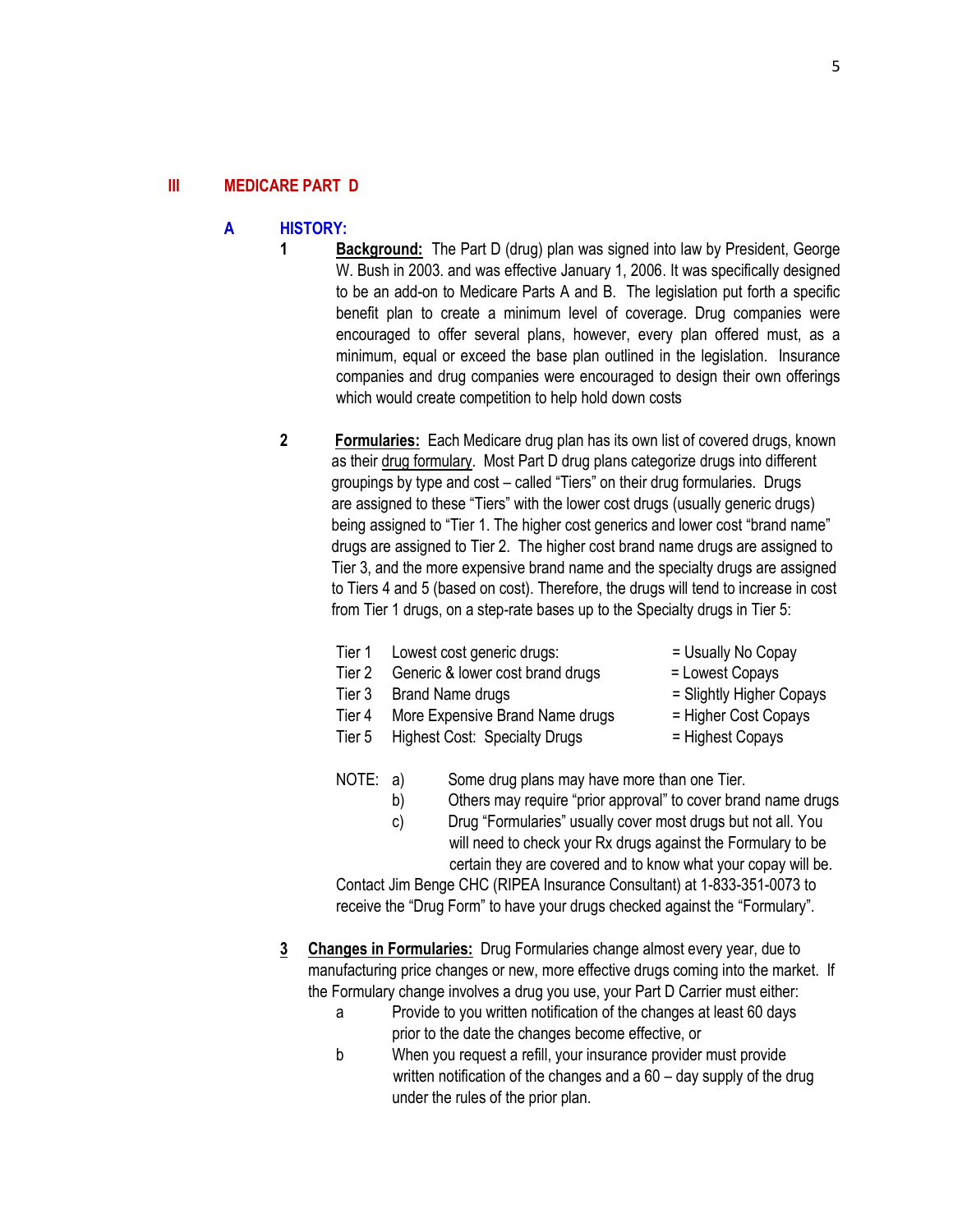# **4 Special Drug Rules:**

- a PRIOR AUTHORIZATION: You or your drug prescriber must contact the drug plan before filling certain prescriptions. The prescriber may need to provide information certifying that the drug is "medically necessary" before the prescription can be approved.
- b QUANITY LIMITS: In some cases, there are limits on how much of a medication can be issued with a prescription. Amounts above this level must be approved and will require information from the prescriber.
- c STEP THERAPY: A patient is required to try, or to have tried one or more similar drugs before the drug plan will approve the prescription. In some cases, a letter from your physician certifying that you have already tried the required drugs will suffice to get the requested drug or drugs approved.
- d PART D VACCINE COVERAGE: Except for vaccines covered under Medicare Part B, Medicare Drug Formularies must include all commercially available medically necessary vaccines to prevent illness.
- **5 Drug Plan Deductibles**: In drug plans, a **deductible** is defined as the amount you must pay, each year, before your Part D Drug Plan benefits begin. Deductibles vary between drug plans. They are generally lower in Medicare Advantage plans; however, for "stand alone drug plans" (usually purchased with a Medicare Supplement coverage), the maximum allowable deductible for 2022 is \$480.
- **6 Copayments & Coinsurance:** Some "generic drugs" on Tier 1 are not applied toward the deductible and therefore are available at no cost. Other drugs would apply to the deductible (until met) and then to the copays. If drug expenditures are high enough, they may reach to the "Donut Hole" or even to the "Catastrophic Level"
- **7** Drug Coverage Varies by "Coverage Phase": The coverage offered by your Prescription Drug Carrier will vary according to your "coverage phase". Prescription Drug coverage is paid in 4 distinct phases:
	- Deductible Phase
	- Initial Coverage Phase
	- Coverage Gap
	- Catastrophic Coverage
	- a **Deductible Phase:** For most stand-alone Medicare Prescription Drug Plans and Medicare Advantage Prescription Drug Plans you will pay 100% of the cost for medications until you have met the annual deductible (but not more than the deductible \$480 (2022). After the deductible, the prescription drug coverage moves ahead to the **"Initial coverage phase."**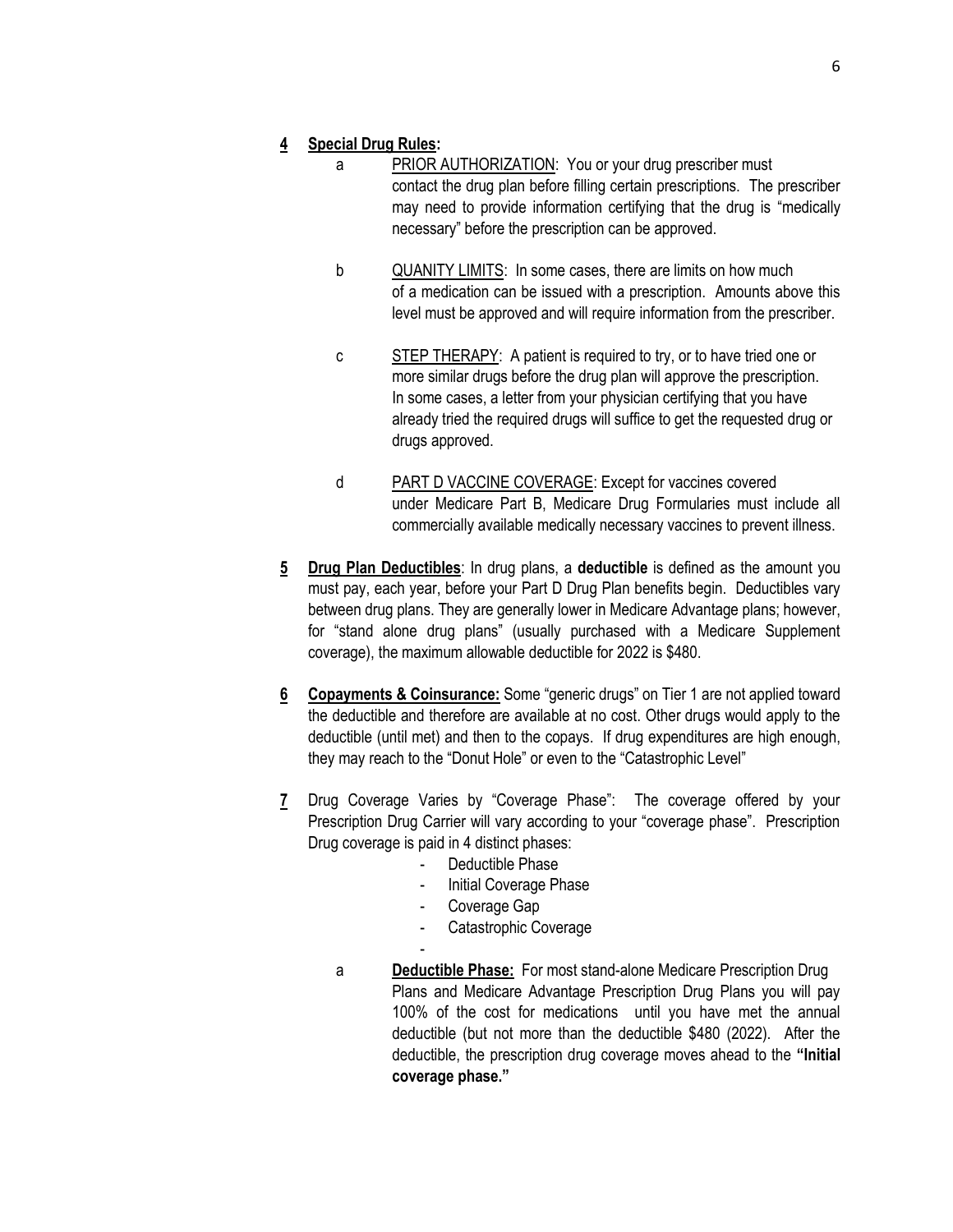- b **Initial Coverage Phase:** After meeting the deductible (\$480), your drug coverage begins. You will be assessed a copay or coinsurance based on the drug and the cost factor determined by the drug tier to which it is assigned. For most drugs, you will be assessed a small to moderate copay for the drug. Coverage for some drugs is determined on the percentage of a discounted cost basis. However, once you and your plan, including the deductible have spent \$4,130 during a calendar year for covered drugs, you have reached the initial coverage limit and will then move into the **"Coverage Gap"** phase.
- 

c **"Coverage Gap Phase":** Many people do not spend enough on prescription drugs annually, however, when you do, you may enter the "Coverage Gap" (better known as the "Donut Hole"). This phase begins when you have spent \$4,130 and was initially designed for the insured to pay 100% of the cost of the prescription drugs, until the total retail cost of drugs reached \$7,050. However, this was quite expensive for folks on Social Security; therefore, the Federal Government has negotiated with the drug companies to reduce the cost of the drugs when purchased in the "Coverage Gap". Now folks purchasing prescription drugs while in the "Coverage Gap (Donut Hole), are afforded significant reductions to the extent that brand name drugs costs about 25% of the retail price and generic drugs are reduced to about 44% of the actual retail price. Once your overall annual out-of-pocket expenses reach \$7,050, you move to the "**Catastrophic Coverage Phase".**

> NOTE: If your drug plan requires that you purchase all your drugs at a particular drug company, be certain that you continue to honor that requirement because drugs purchased at other pharmaceutical companies may not count toward the various phases outlined above.

- d **Catastrophic Coverage Phase** : Again, not everyone will reach this phase: It begins when your out-of-pocket costs exceed \$7,050 (2022). During this **"Catastrophic Phase",** you will only pay a small coinsurance for covered prescription drugs, for the remainder of the calendar year.
- e **Cost Sharing:** In summary, the above-described drug phases are specifically designed to cost share with you on the following basis:

| 1              | <b>Phase</b><br><b>Deductible</b> | <b>Insured Pays</b><br>100% up to- | 2022<br>\$480        |
|----------------|-----------------------------------|------------------------------------|----------------------|
| $\overline{2}$ | <b>Initial Coverage</b>           | Copays, up to                      | \$4,430              |
| -3             | <b>Coverage Gap</b>               | $25%$ up to                        | \$7,050              |
| 4              | <b>Catastrophic Cap</b>           | Higher of 5%                       | <b>Beyond \$7050</b> |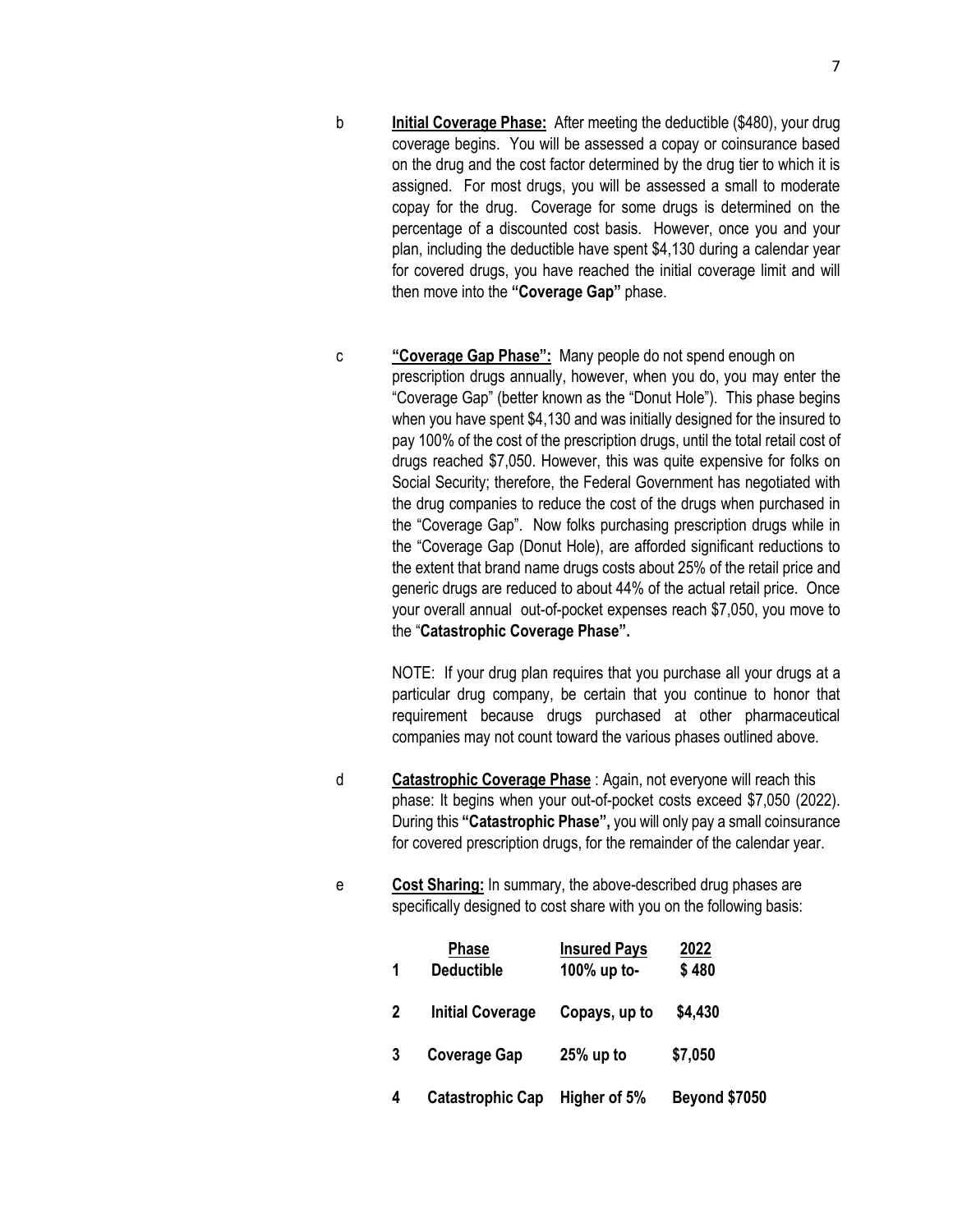#### **Or small copay**

- **8 How & When Do You Enroll In Part D Coverage:** Medicare drug coverage is available to anyone age 65 or older who is enrolled in Part A and Part B of Medicare. You may contact the individual drug plans directly or you can shop drug plans on **Medicare.gov.** This website is easy to use and provides the information that you need to determine which drug plan is the best fit for you.
- **9 Late Enrollment Penalty:** You may be penalized if you fail to enroll in a drug plan when you are **first eligible**, unless you:
	- 1 have other creditable drug coverage, like an employer plan or
	- 2 qualify for "Extra Help" (financially) to afford the cost of drugs.

 The penalty for late enrollment in a drug plan is a 1% surcharge for each month you were eligible for Part D coverage but were not covered. This amount is added to your regular monthly Part D premium when you do enroll and will continue for as long as you remain on prescription drug coverage.

There are 3 ways to avoid paying a prescription drug penalty:

.

- 1) Enroll in Medicare drug coverage (Part D) when first eligible.
- 2) Enroll in Medicare drug coverage (Part D) if you lose other creditable coverage.
- 3) Keep records showing when you had other creditable drug coverage and tell your plan when (if) they ask about it.

However, if you do incur a prescription drug coverage penalty, here is how the penalty is determined:

 For example, if you were without coverage for 15 months after you were first eligible, the penalty would be (1% x 15 months) a 15% penalty is added to your monthly prescription drug premium. The increase amount is not calculated as an increase of 15% of your current premium, but rather 15% of an average prescription drug Premium; would be permanently added to your monthly premium. For example: The average premium for 2022 is \$33.37; therefore, your penalty would be (15% x \$33.37 = \$5.01). This amount would be added to your monthly premium. It would be recalculated each year as an add-on to your monthly prescription drug premiums.

 **10 IRMAA (Income Related Monthly Adjustment Amount):** Part D enrollees with income levels above \$91,000 (individually), or \$182,000 (married filing jointly), will be assessed larger costs for Part D (drug coverage). Just as the premiums for Part B of Medicare are adjustable by income, the monthly premium for Part D drug coverage is also adjusted by income. This is called the **"Income Related Monthly Adjustment Amount"**, and is assessed according to the below income chart, and added to your normal monthly Part D premiums: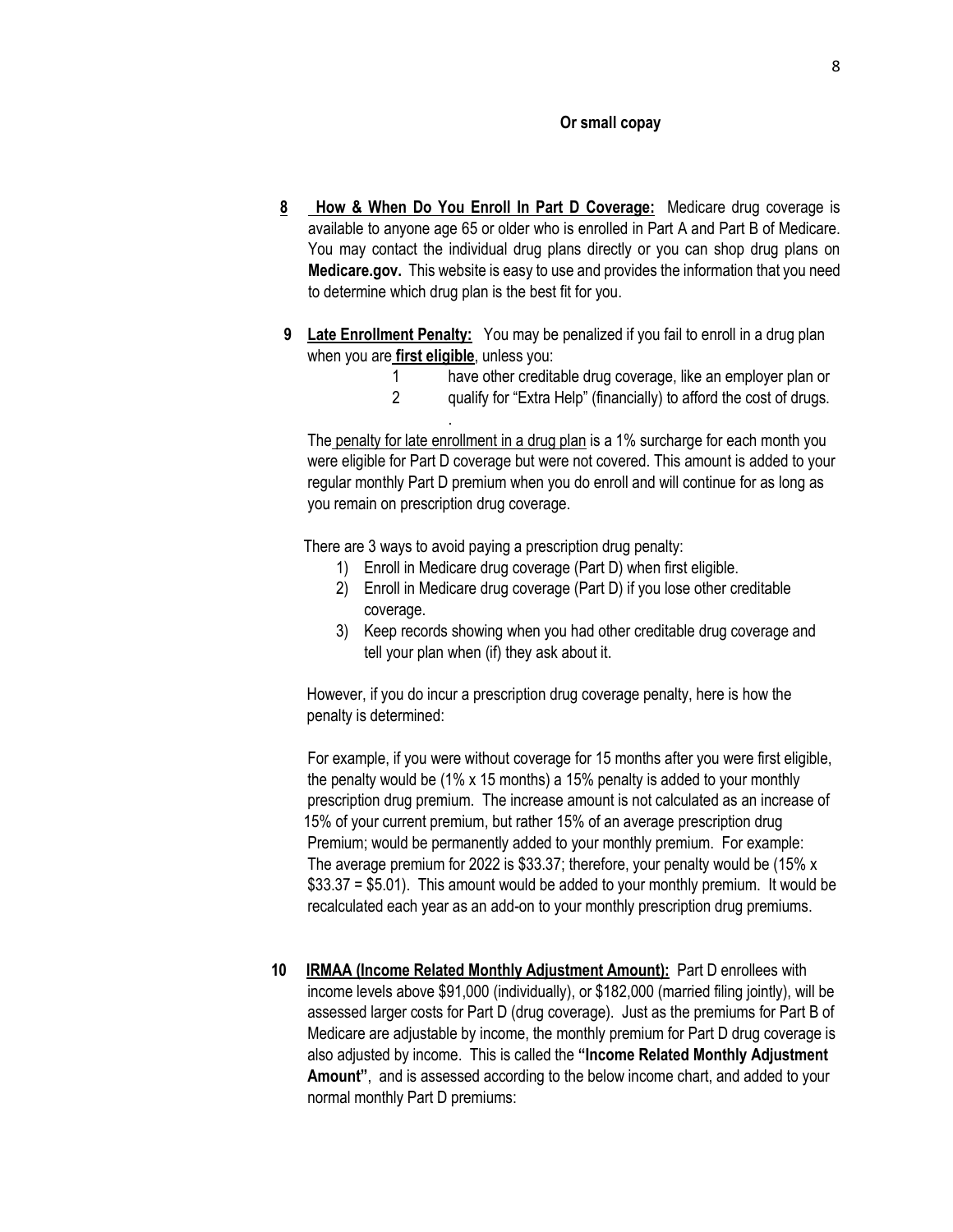| <b>Yearly Income</b>                 | <b>Monthly Surcharge</b> |
|--------------------------------------|--------------------------|
| Single - Equal to or Below \$91,000  | \$0<br>\$0               |
| Married- Equal to or Below \$182,000 |                          |
| Single - \$91,001 - \$114,000        | \$12.40                  |
| Married- \$182,001 - \$228,000       | \$12.40                  |
| Single - \$114,001 - \$142,000       | \$32.10                  |
| Married- \$228,001 - \$284,000       | \$32.10                  |
| Single - \$142,001 - \$170,000       | \$51.70                  |
| Married- \$284,001 - \$340,000       | \$51.70                  |
| Single - \$170,001 - \$499,999       | \$71.30                  |
| Married- \$340,001 - \$749,999       | \$71.30                  |
|                                      |                          |
| Single - \$500,000 & Above           | \$77.90                  |
| Married- \$750,000 & Above           | \$77.90                  |

#### **IV MEDICARE SUPPLEMENT COVERAGE:**

Although many think that Medicare will provide sufficient coverage as they accrue medical expenses past the age of 65; the truth is Medicare often leaves gaps of coverage that can cause large outof-pocket costs. A Medicare Supplement insurance policy, also know as a Medigap policy, can help pay some of the health care cost that Original Medicare does not cover, like copayments, coinsurance, and deductibles.

In the event that one needs urgent medical care or an emergency operation, Medicare coverage can still Leave you with bills mounting to tens of thousands of dollars, representing the need for supplemental coverage. It is obvious that supplemental Medicare coverage is necessary to provide a low, predictable cost of medical expenses, but when's the right time to buy? The answer lies in the fact that not only do we all need supplemental coverage, but we need it BEFORE something happens to us. Luckily, the Medicare Supplement "Open Enrollment Period" provides the perfect time for those turning age 65 to obtain coverage.

The "Open Enrollment Period" lasts 7 months (3 months before your birth month and 3 months after your birth month) and begins at the time the enrollee turns age 65 (and is covered by Medicare Part B). During this period, insurance companies providing Medicare Supplement insurance cannot deny selling you the supplemental plans they offer. Also, they cannot charge more premium, due to any health-related problems you may have.

It is important to keep in mind that although you cannot receive coverage until the age of 65, it is never too early to begin conducting research on the benefits you have and the additional coverage you may need.

**MEDICARE SUPPLEMENT COVERAGE**: The RETIRED INDIANA PUBLIC EMPLOYEES ASSOCIATION has two Medicare Supplement plans; however, they are the two very best Medicare Supplement Plans. A summary of the two plans is listed below: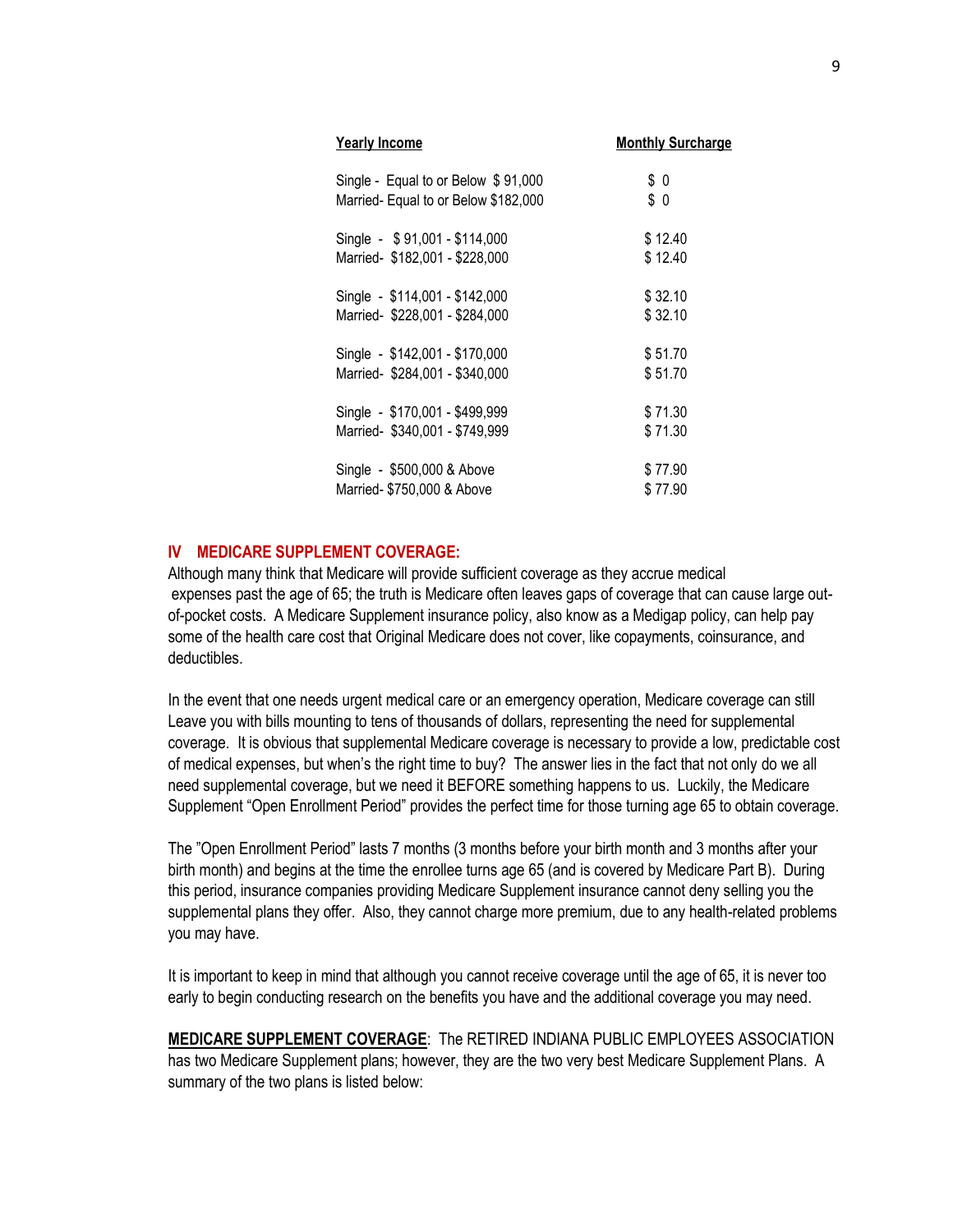| RIPEA MEDICARE SUPPLEMENT COVERAGE PLANS: |
|-------------------------------------------|
|-------------------------------------------|

| <b>COVERAGE PLAN:</b>                           | <b>PLAN F+2</b> | PALN G+2 |
|-------------------------------------------------|-----------------|----------|
| <b>Medicare Part A coinsurance and Hospital</b> |                 |          |
| Expense (up to an additional 365 days after     |                 |          |
| <b>Medicare Benefits are exhausted</b>          | 100%            | 100%     |
| <b>Medicare B Coinsurance</b>                   | 100%            | 100%     |
| <b>Blood (First 3 Pints</b>                     | 100%            | 100%     |
| Part A Hospice Care Coinsurance 100%            | 100%            | 100%     |
| <b>Skilled Nursing Facility Care</b>            | 100%            | 100%     |
| <b>Part A Deductible</b>                        | 100%            | 100%     |
| Part B Deductible (Medical Only)                | 100%            | \$233    |
| Part B Excess Charges 1                         | 100%            | 100%     |
| <b>Foreign Travel Emergency</b>                 | 80% 5           | 80% 5    |
|                                                 |                 |          |

- **1 Part B Excess Charges:** Physician charges that are over the Medicare Allowed Amounts are also paid.
- **2 Plus Added after Plan letter:** indicates that an unlimited Anthem Major Medical Plan has been added to the plan to cover services that are not covered by Medicare
- **3 Rates for the above Plans will vary by age.**
- **4 A Part D prescription drug plan** will need to be acquired with either of the above Supplements
- **5 Foreign Travel Coverage**: Is paid up to 80% of the emergency cost after a \$250 deductible and has a lifetime coverage maximum of \$250,000
- **NOTE: Medicare requires that you purchase a separate "prescription drug plan" with either of these Medicare Supplements. There is a "lifetime penalty" for not purchasing the drug plan when first eligible. If you purchase a Medicare Advantage Plan, the drug plan is already included.**

# **V MEDICARE C ( ADVANTAGE PLANS):**

## **A DIFFERENT PLAN DESIGN:**

We have already presented: Medicare Part A (Hospital coverage), Part B (Medical coverage), and Part D (Drug coverage); but now it is time to introduce the least known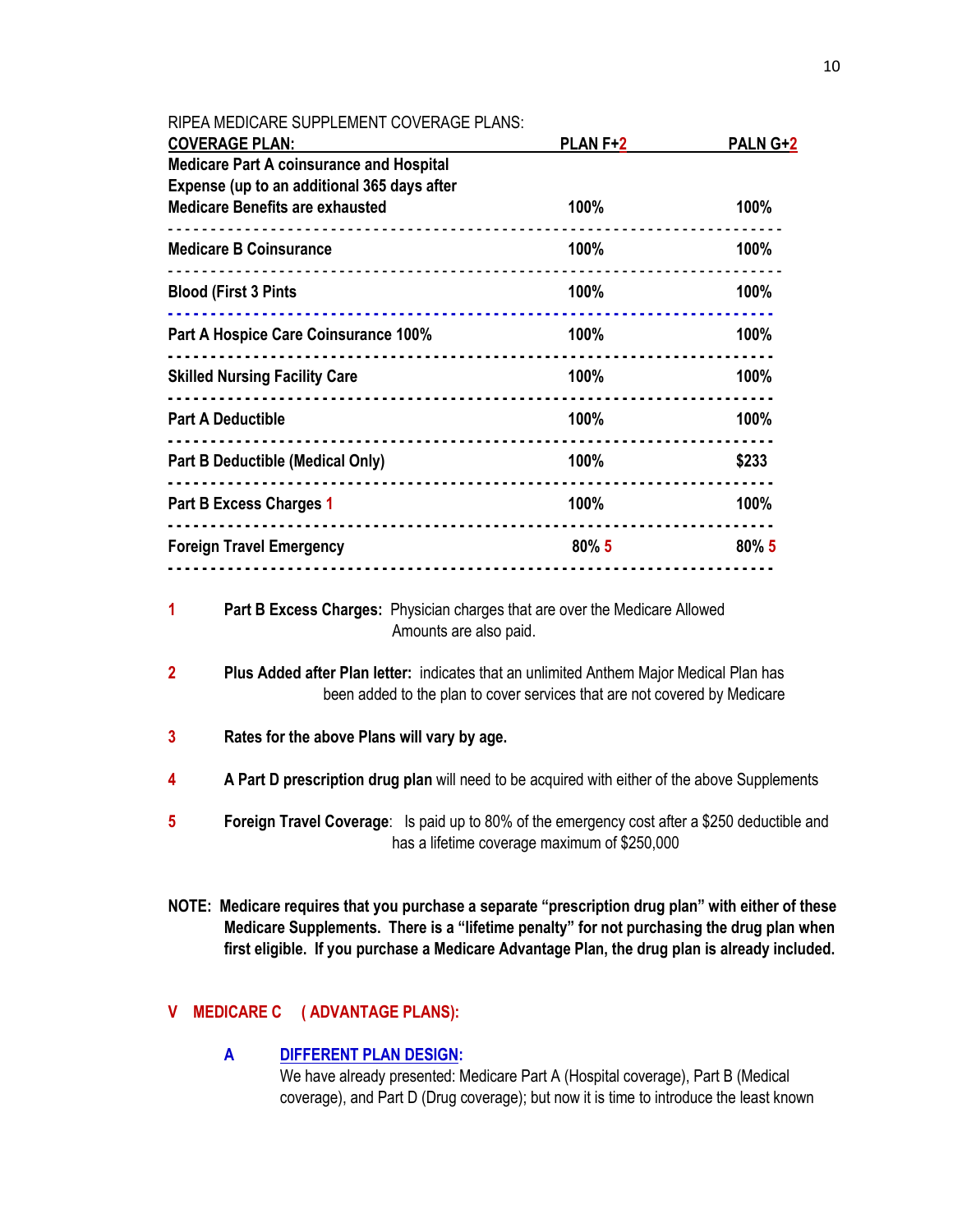Medicare alternative – Medicare Advantage Plans. These plans are sometimes referred to as Medicare Part C since they were initially called "Choice Plans". These plans were designed to provide original Medicare in a different format. Original Medicare did not include prescription drug coverage. However, Medicare Advantage plans can include three coverage areas:

> Medicare Part A – Hospitalization Medicare Part B - Physician Coverage Medicare Part D - Prescription Drug Coverage

#### **B PRESCRIPTION DRUG PLANS:**

Previously mentioned drug plans were separate policies that could be purchased to add Part D drug coverage to a separate Medicare Supplement plan. However, with some Medicare Advantage Plans the "prescription drug coverage" is already included.

Since the "prescription drug coverage" is an integral part of a Medicare Advantage Plan, and cannot be changed during the year, it is extremely important that you take "special interest" to determine if your prescription drugs are covered. The "prescription drug formulary" is the master list of the drugs that are included in the drug formulary. It is imperative that you check your prescriptions against the prescription drug formulary so that you know for certain your prescription drugs are covered.

RIPEA does offer Medicare Advantage Plan 10-PE, which includes a more comprehensive prescription drug formulary for RIPEA members who may take rare or more expensive drugs. However, since the implementation of this more comprehensive drug coverage very few RIPEA members have needed it, which is an indication of how comprehensive our Rx plans are. However, it is prudent for you to know for sure that your prescription drugs are covered.

**B PROVIDER NETWORKS**: Original Medicare did not limit access to medical providers, so, you were able to go to any medical provider that accepts Medicare assignment (this means they accept the lower Medicare pricing). However, most Medicare Advantage Plans have some type of "**defined medical provider network"**, such as Health Maintenance Organizations (HMO), Preferred Provider Organization (PPO), or a Private Fee for Service Plans. These plans mandate that you must use only their **network medical providers**. Of course, the medical providers in these networks are quality welltrained doctors and hospitals, but you must choose from a listing of unfamiliar providers. In some Medicare Advantage Plans, you are allowed to select providers outside their approved network, however, you must pay more of the cost. Defined "provider networks" are considered a normal aspect of Medicare Advantage Plans and is the primary reason that many folks shy away from Medicare Advantage Plans. People prefer to make their own decisions and thereby choose the provider they know and trust; after all some of these decisions are matters of life and death. Of course, these mandated provider networks have continued to be a negative to Medicare Advantage Plans.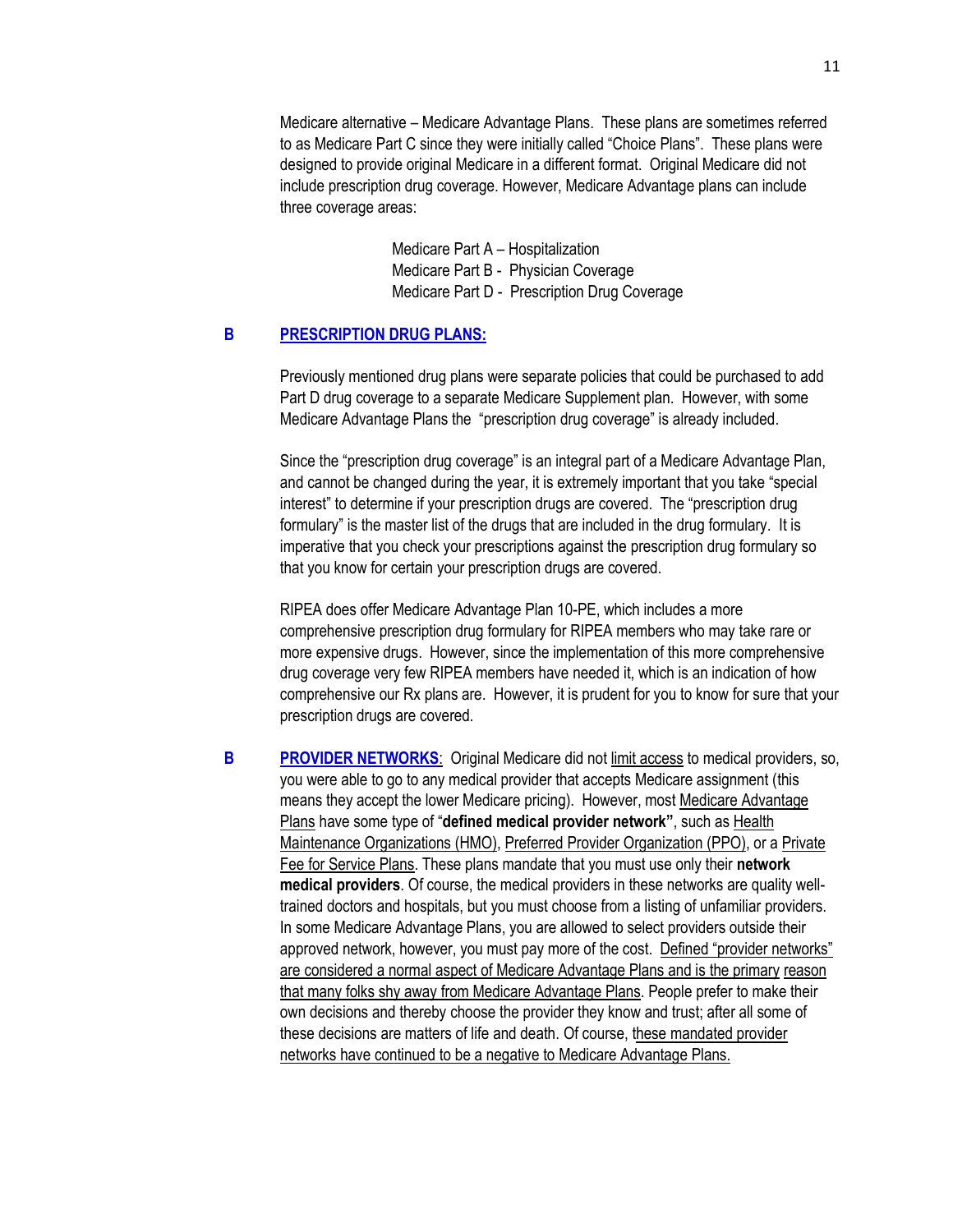**RIPEA HAS SOLVED THIS PROBLEM FOR OUR MEMBERS.** The RIPEA Advantage Plans do include a PPO provider network, however, **RIPEA members are free to keep their current providers, or go to any other provider that accepts Medicare Assignment. Your coverage is the same whether your provider is in or out of the Anthem PPO network**.

**RIPEA has eliminated the one big negative of Medicare Advantage Plans and provided a choice of very comprehensive plans that allow you to choose your provider and limit your out of pocket "medical liability" to as little as \$500 per year.** 

These plans are attracting a lot of attention from existing RIPEA members, and many new members are joining RIPEA just to get access to these new, more comprehensive Medicare Advantage plans.

**C MEDICARE ADVANTAGE PLAN FUNDING**: Medicare Advantage Plans are funded primarily from Medicare dollars. The Medicare funding is provided to the various insurance carriers based on the average amount Medicare is paying in claims per Medicare recipient in that geographical area. The insurance carrier may add a small premium to the plan to cover the cost of the additional coverages (not covered by Medicare) – like dental, vision, hearing, prescription drug, and even fitness-center memberships, and more.

The insurance carrier (subject to Medicare's approval) determines the coverage and drug formulary that can be provided by this funding. The insurance company then takes the entire risk as to whether this insurance plan is properly funded to meet claims. Medicare is happy to let the insurance companies take the risk as it gets Medicare out of the insurance business – since with this arrangement Medicare takes no risk. The insurance companies appreciate this financial arrangement as it allows them the creative opportunity to "dress up" the coverage to make it more attractive and make a small profit from their expertise in claims management.

**D \$ 0 PREMIUM ADVANTAGE PLANS:** Since participating insurance carriers receive Federal Funding as outlined above, many of them can design benefit plans with higher deductibles, coinsurance, copays and out of pocket maximums that reduce their claims liability. They, in fact, can finance the entire benefit plan with just the funds provided by Medicare; and therefore, they are able to offer Medicare Advantage Plans with no monthly premium cost to the insured. Although the "zero premium" aspect of this coverage does require the insured to pay higher levels of out-of-pocket claims costs; however, these plans are extremely popular: especially for folks with limited income, but they are not happy with increases in the amount they pay when they incur medical claims.

A new concept that has just been implemented in the last few years is to return cash back to the insured using the same (above) principle. However to afford this refund the insurance carrier must decrease coverage through increased deductibles, coinsurance, copays, and out of pocket maximums, so the insurance carrier can afford to fund the return of premium. The refund may be nice, but increased cost to the insured at the time of claim can be significantly higher than the "refunded Medicare dollars" to insured. Of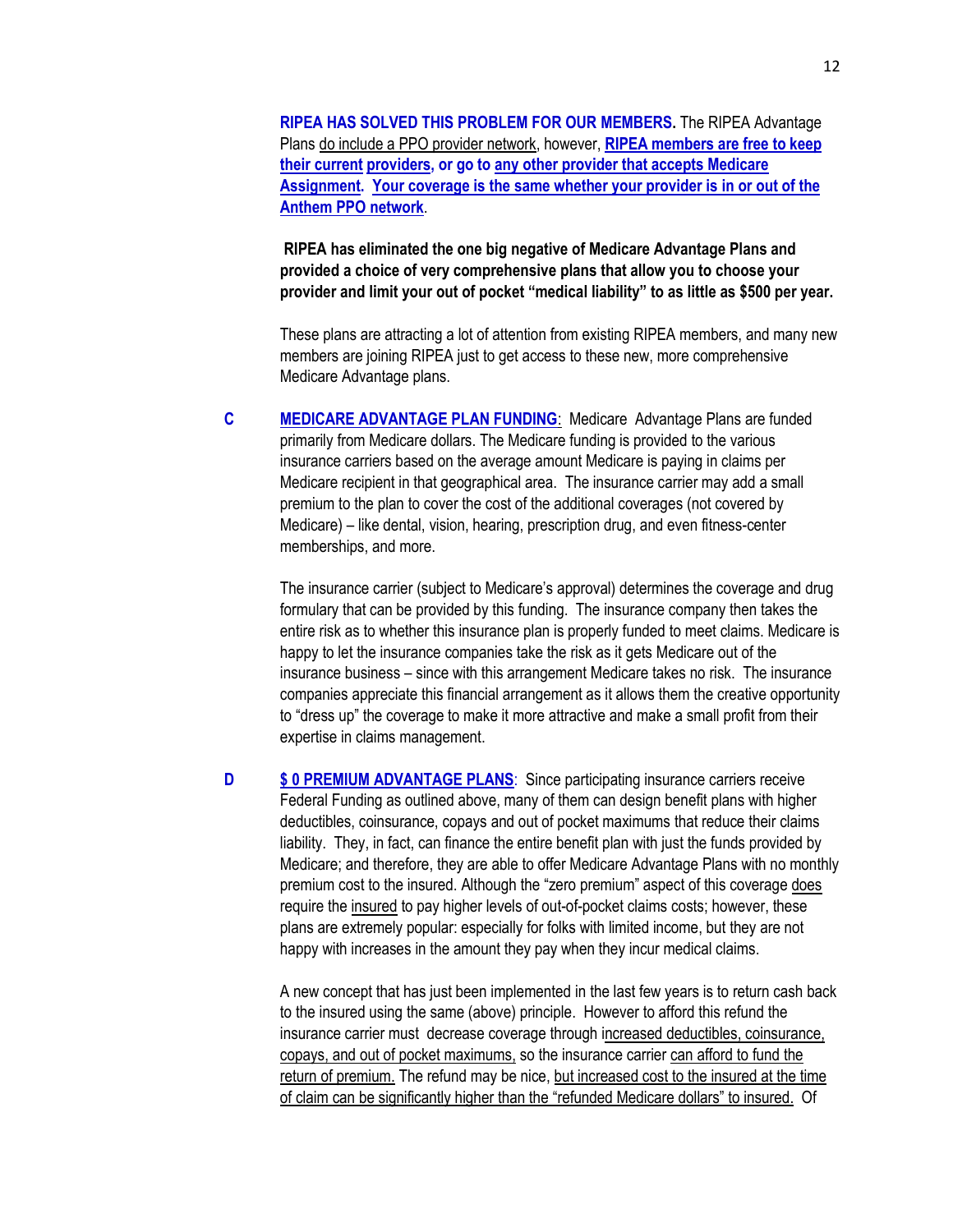course, this can reduce the overall level of coverage provided, which negatively impacts the primary reason to have the coverage.

**E COVERAGE OPTIONS:** The coverage offered by Medicare Advantage Plans varies by insurance carrier; but it can also be very comprehensive. Generally, a Medicare Advantage Plan coverage includes emergency room services, urgent care, hospitalization, surgery, wellness, physician office visits, diagnostic tests, prescription drugs and more. They must cover, at least, all the medical and hospital services included in Original Medicare; and they usually cover more. However, they are not obligated to cover them in the same manner as Original Medicare. Original Medicare is designed to cover most services at an 80% coinsurance; a separate plan (Medicare Supplement) provides the additional coverage.

Most Medicare Advantage Plans include deductibles, copays, and occasionally coinsurance percentages, but most also include an "annual out of pocket maximum", not available with Original Medicare. This "maximum" establishes an overall cap to the patients total annual out of pocket liability. Some Medicare Advantage plans also include additional coverage like dental services, hearing benefits, vision services, and even memberships to health and fitness facilities. **Although it is not mandatory, many Medicare Advantage Plans also include prescription drug coverage, so it is not necessary to purchase a separate Rx coverage, as with Original Medicare and Medicare Supplements**.

**F QUALIFICATIONS:** The general qualifications required to participate in a Medicare Advantage Plan are:

-Must be enrolled in Medicare Part A and B.

-Must live in a Medicare Advantage Plan's service area **(this is not a requirement with the RIPEA plans, since the entire United States is the service area).**

-You cannot have End-Stage Renal disease (Exceptions to this requirement is determined by the insurance carrier, therefore, it may be necessary to contact local carriers for more specific information).

**G GAINING IN POPULARITY**: Although Original Medicare, with a Medicare Supplement and a Prescription Drug Plan, remains the most common method for retirees (65+) to get Medicare health coverage, Medicare Advantage Plans now make up about 35% of the market, and are growing in popularity every year. Although both Original Medicare (with a Supplement and a Prescription Drug Plan) and a Medicare Advantage Plan, can both offer comprehensive coverage, it is the Advantage Plan that is attracting more attention from new age 65 retirees. As new retirees compare the two types of plans, many are determining the Medicare Advantage Plan offers more coverage, convenience, and at a lower overall cost. Therefore, the popularity of the Medicare Advantage Plan is increasing each year.

**NOTE:** If you have not considered a Medicare Advantage Plan, it may be well worth your time and effort to review the RIPEA Medicare Advantage Plans, since the best RIPEA Advantage Plan is also one of the best Advantage Plans offered anywhere, and it is competitively priced.